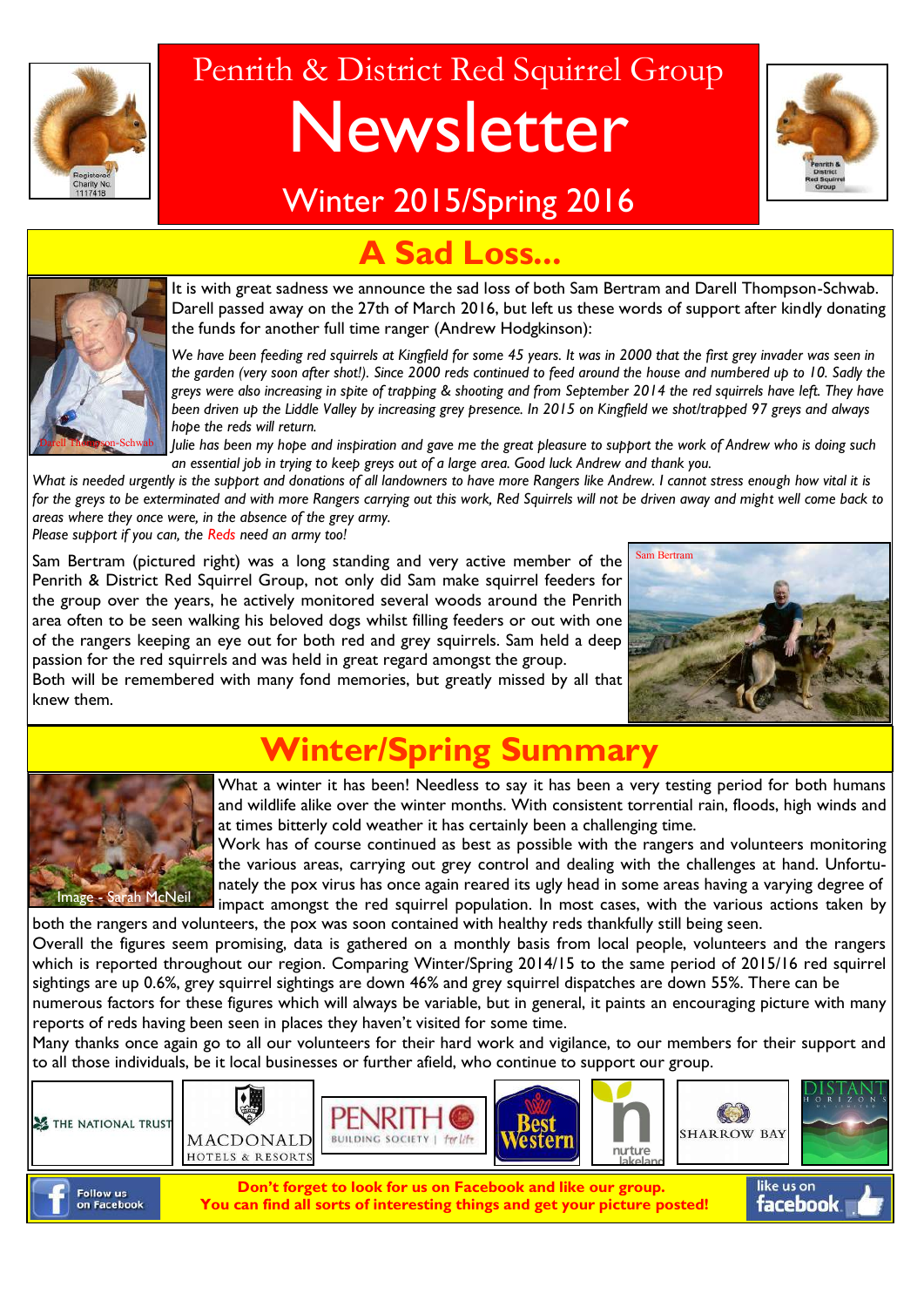## **Raising Awareness & Funds**



Once again the groups' volunteers have been busy since the last newsletter raising awareness & funds to help keep the cogs turning for red squirrel conservation in our district.

Over the years Penrith & District Red Squirrel Group has worked closely with the National Trust in several locations including Acorn Bank (Temple Sowerby) and Aira Force located near Ullswater. In 2015 the Trust made a generous donation to



our group towards the costs of our rangers who work full time in and around The National Trust area. We are delighted to announce that they have made the same donation for 2016 and agreed to look into sponsoring the publication of this newsletter - for both we are extremely grateful!



Since 1994 an organisation has been evolving to help protect our beautiful countryside - since 2008 it has been known as 'Nurture Lakeland'. The organisation works tirelessly to raise funds with the sole aim of supporting local conservation projects and tourism businesses that work hand in hand to raise awareness and funds. Nichola Connell, one of our dedicated volunteers, has been working with the organisation over the last couple of years on the 'Visitor Giving Scheme' which is a simple way of inviting voluntary donations from visitors from the tourism businesses. There is no expense involved for the business merely acting as a conduit between the customer and conservation, giving great opportunities for positive publicity and marketing.

So far the scheme has raised £1957.54 - a superb start I'm sure you'll agree! Great work Nichola and many thanks to Nurture Lakeland for your continued support.



Fluffy red squirrel teddies (pictured below right) have always been popular on our stands at local shows. We have been very fortunate that two local hotels - Leeming House Hotel on Ullswater and Shap Wells Hotel, kindly agreed to display them in their reception area with information on our group/red squirrel  $MACDOMALD$  conservation and how they can purchase one with proceeds going towards the

cause. They have also been putting the teddies in each room with the same HOTELS & RESORTS information, again to encourage guests to purchase them. To date, the two hotels have raised £1152.50 - that's a lot of fluffy squirrels! Many thanks indeed to both Leeming House & Shap Wells (and Nichola Connell once again for setting this up!).







Julie Bailey (P&DRSG Administrator) has as ever been working hard to secure funding in all  $\bf{AFARG}$   $\bf{E}$  the different forms it comes. After endless forms and paper work (necessary when applying for funding and grants) Julie has been successful in securing a very welcome £8500 through a grant from 'Lafarge Aggregates & Concrete UK Landfill Communities Fund'.

The project is to carry out red squirrel conservation work in selected sites within P&DRSG's area of operations. Great work Julie and once again, many thanks to Lafarge!

John Turner, a long standing member of the group agreed to put together another appeal on our behalf to Charitable Trusts, involving many hours hard work of pooling together all the information required. This also required writing a letter of appeal and sending them to over 600 recipients! So far the appeal has raised £10,700 - a colossal effort from John for which we thank him greatly and of course all those who have generously and kindly donated.

We would also like to welcome onboard and thank the Sharrow Bay Hotel at Ullswater who have become a corporate sponsor of our group. Sharrow Bay is situated at the edge of the lake near Howtown and has stunning grounds and views across the lake. They also have reasonably regular visits from red squirrels so it's well worth a visit , keep your eyes peeled if you visit the hotel!





Collection boxes have long been a steady source of fundraising with many local establishments from pubs to post offices, coffee shops to tourist information, hosting a box (pictures left). If you would like to host one or know of a friend or family member who maybe owns/runs or works in an establishment that would like to host one, then please contact either your local ranger (a list of rangers for the local areas can be found on the back page) or contact the group via Julie Bailey on 07788 264571 or by email - *j.bailey203@btinternet.com*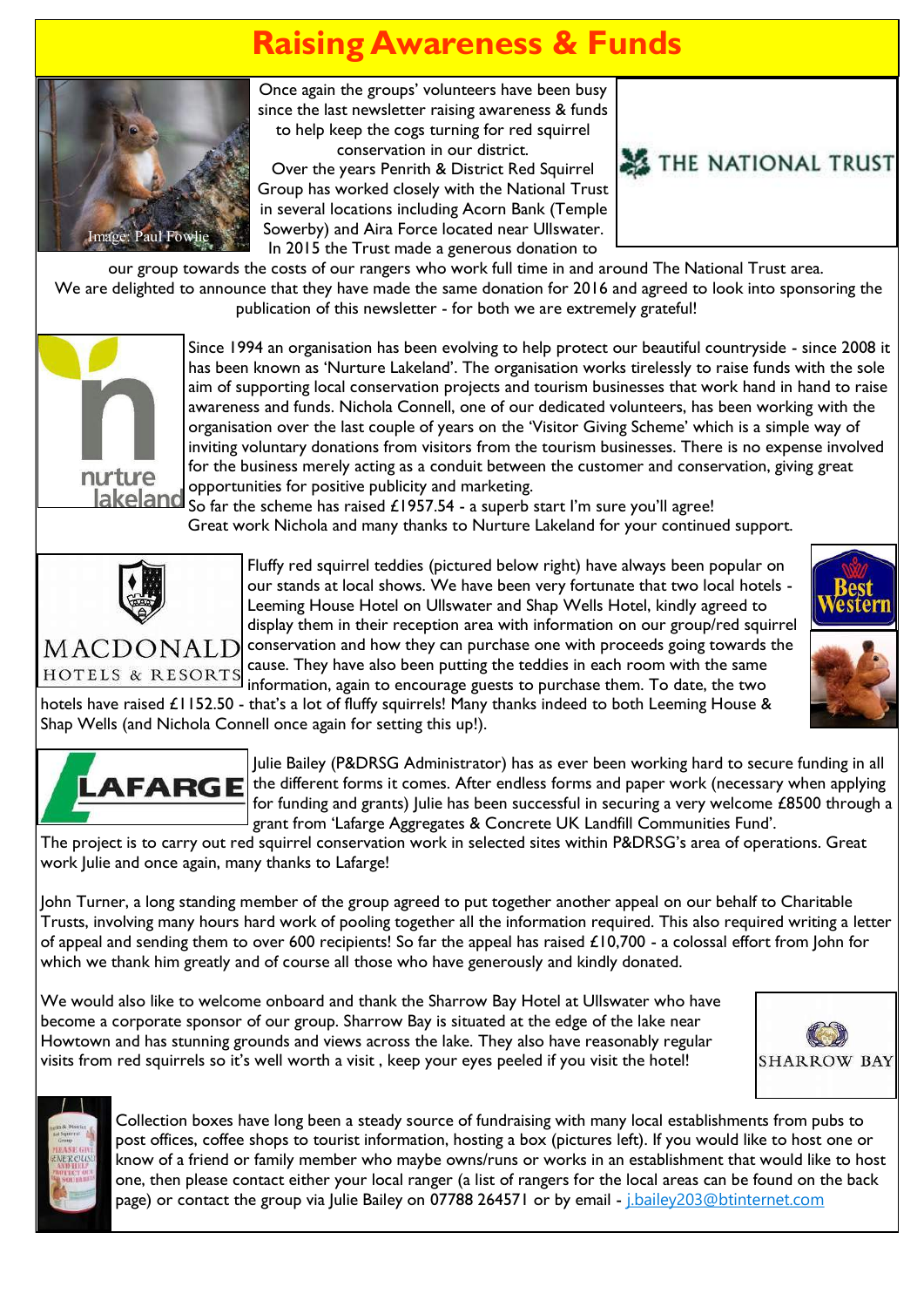## **A Worthy Cause**



This May the P&DRSG were once again invited via Distant Horizons Outdoor Adventure Company (Watermillock), to support the Walking with the Wounded (WWTW) charitable event which is



held annually at the sports ground in Grasmere.

The Cumbrian Challenge, now in its fourth year was set up to raise funds with the aim to support wounded veterans back into work through Walking With The Wounded programmes.

The P&DRSG provided the Marshals for the event which, in collaboration with

Distant Horizons Outdoor Adventure Company, donated £1,000 to us for our efforts. So our thanks go out to our Rangers and Supporters who volunteered for the Marshalling roles; David & Lindsey Cowen, John Lisle, Edward Lowthian, David and Marion Holliday, Glyn

Vaughan, Adam Wellings, David Reed and Nichola Connell.

As usual the day is a very early start with our Marshals needing to be in place by 6.30am. So we were all very grateful that the weather was kind and provided us and the Teams taking part with a fabulously sunny day.

The event has 3 routes for the Teams to follow

- The Peak (12.5km)
- The Tough (24k)
- The Tougher (31.5km)

Our Favourite Team names were as follows: The Good, The Bald and the Ugly Beardy Hikers & Hairy Bikers Norfolk in Chance Norfolk in Hope Are we Nearly There Yet?

The Top 3 winners of the Tougher Route were:

| Place Team Name | Time (hr.min) |
|-----------------|---------------|
|                 |               |

|  | Where's the Finish? 6.47 |  |
|--|--------------------------|--|
|  |                          |  |

- 2 Timu Haraka 7.37
- 3 Speedflex 7.44



*And on behalf of the group we would like to say a big thank you to Nichola Connell for her continued voluntary efforts in co-ordinating with organisers of such events which help two very worthy causes at the same time - thank you Nichola and thanks also to Emma at Distant Horizons for your generosity.*

The 'Tougher Route' winners!

## **Where you can find us**

The Penrith & District Red Squirrel Group (P&DRSG) has a web site and a Facebook page both of which we are always looking for pictures and contributions.

This could be anything from where you have had the pleasure of seeing reds, be it in your garden or out and about or any of your encounters with the elusive creatures.

Please contact Julie Bailey via email with any pictures etc at j.bailey203@btinternet.com





You can find our website at - <http://www.penrithredsquirrels.org.uk/> Or Facebook at - <https://www.facebook.com/Penrith-and-District-Red-Squirrel-Group-487229667979369/?fref=ts>

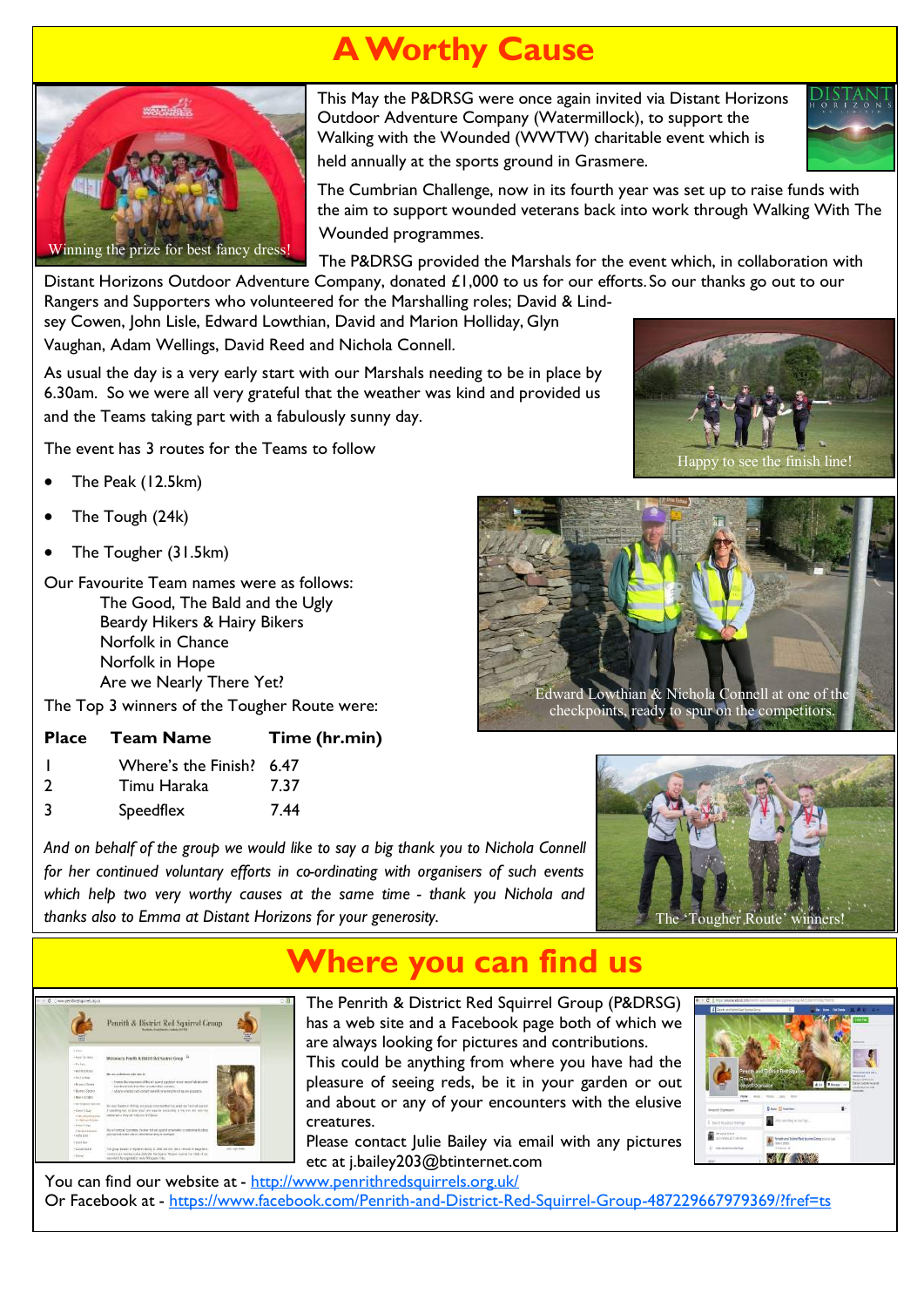#### **Greystoke**

Autumn and Winter has seen very few grey squirrels being spotted in the Greystoke area. Red numbers on the other hand have increased, being seen regularly all over the area. Greystoke forest has a very healthy red population at the moment with 13 different squirrels being seen in a morning's monitoring. As Spring gets underway an increase in grey squirrels is likely to arise as they expand territory's and look for new food sources as their Autumn caches will have been used up. Any Grey squirrel sightings please contact me (details on back page).





My main area of operation lies between the M6 and the A595, south of Carlisle and includes the woods up the Caldew river and tributaries, and Chalk Beck from Curthwaite to near Caldbeck. Since August 2012, I have been pro-actively searching out grey and red squirrels throughout this area and at last am feeling more positive about the situation. Certainly I have found that it is harder to find greys now than ever before and my red sightings are up. Grey control work in woodlands to the south, east and west by fellow contracted rangers and volunteers is making a positive difference for the reds.

#### **David Cowen - funded by P&DRSG**

#### **Northern Eden Valley**

**Dalston & Caldew**

This Winter and Spring has been a bit quieter this year as far as grey squirrels go. I have had less reported sightings than in previous years and I am not seeing many myself. I have also seen a definite drop in grey kittens this year so far with very few being trapped. On the red squirrel front, although always airing on the side of caution, things do seem healthier and I am seeing a steady number of reds throughout the Eden valley as they continue to make a welcome return to the area.



**John Lisle - funded by P&DR** 



**Ullswater**

This winter has been a challenge for all throughout Cumbria, and a particular challenge around the Ullswater area. Having weathered the storms and doing what could be done (safely) it seems the squirrels managed to get through them also with reds once again appearing at Aira Force, Patterdale hall, Watermillock and Dunmallet (Pooley Bridge) to name a few. Greys continue to appear in places but rarely finding the 'colonies' I did initially.

#### **Christian - funded by P&DRSG**

#### **Upper Eden Valley**

A bit of good news, no pox has been reported in my area of the Eden valley over the Winter/Spring period to date. One red has been seen at Flakebridge, two reds seen at Rutter Falls and two reds seen at Hoff Lodge where we lost 30 last year. Lots of reds being seen in the Kirkby Stephen area and Brough and also in the village of Orton. A squirrel trail has now been set up in Appleby Castle and is now open to the public.



#### **Gary Murphy - funded by P&DF**

#### **Whinfell**



Unfortunately there is still an on going pox problem at Whinfell forest, with a lot of time and effort being put in to monitor the situation. Healthy reds are still being seen however within Whinfell, which is promising and will continue to be monitored. Doesn't seem as many greys about in my areas at the moment. Feeders along with trial cameras continue to monitor. Lots of reds about in other woodlands on my patch plus the bonus of red squirrel kittens being seen regularly over the past couple of months.

**Jerry Moss - employed by Center Parcs**

#### **Calthwaite & Hutton**

The last few months have been rather hectic as I've been getting my teeth into my area and securing new permissions. Broadfield has proven very challenging but I think the tide is now turning in favour of the few remaining reds around the estate. I have had some outbreaks of the Pox at Brackenburgh & Middlesceugh but these thankfully seem to be very isolated cases. Over the coming months I will be looking to incorporate more areas to my list of permissions as well as keeping up the fight in my existing ones and assisting all the other rangers/supporters as much as I can.



**Andrew Hodgkinson - funded by P&DRSG**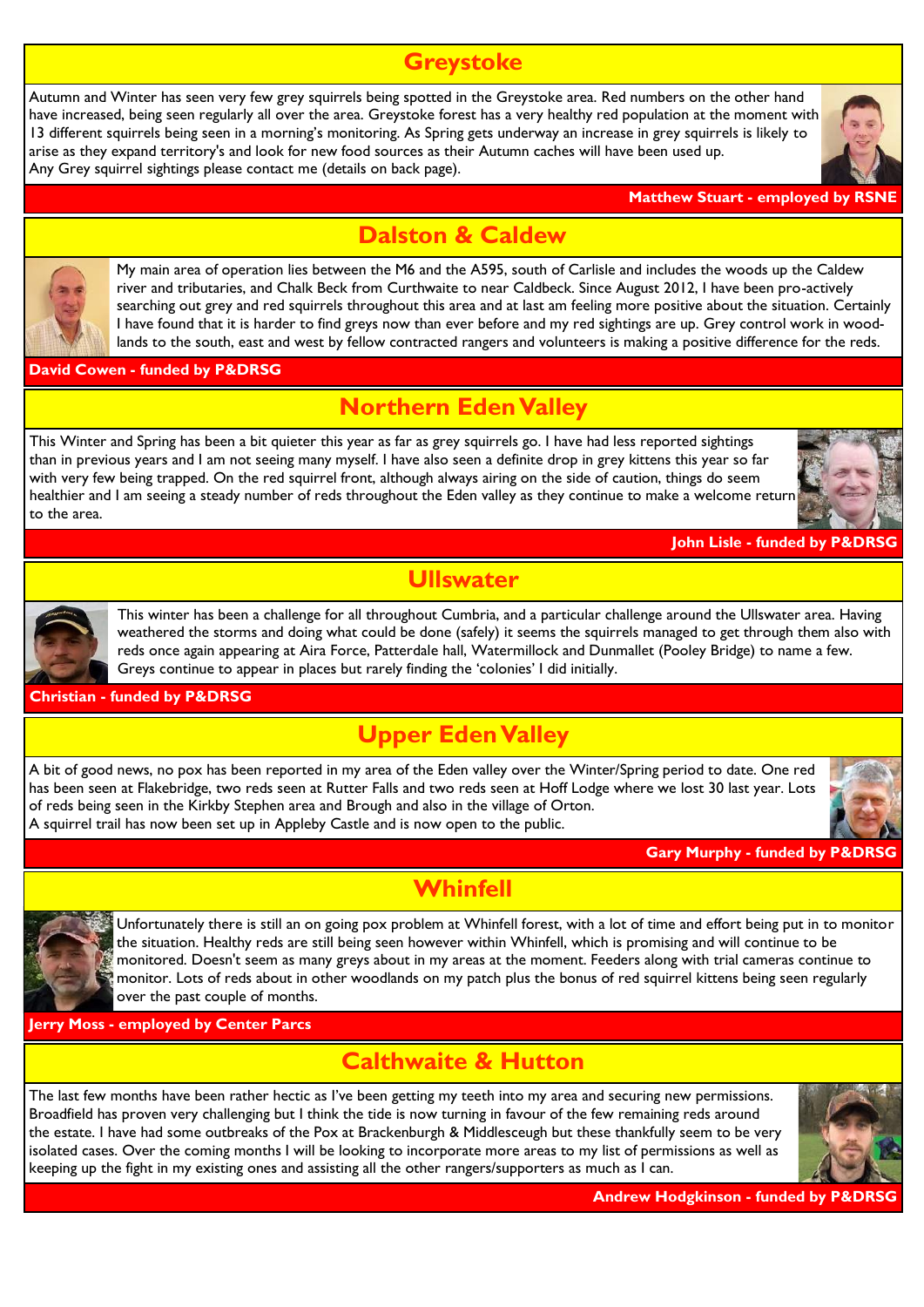### **Technological advances in squirrel management!**



David Cowen, our intrepid ranger for the Dalston and Caldew area kindly agreed to write this article on the advances of squirrel conservation namely the FLIR thermal imaging monocular:

In late 2012, when I first contracted a medical condition known as Squirrelitis, my earliest experiences of Grey squirrel control were limited to sneaking about with a gun disguised as a tree, hardly daring to blink for fear of spooking a most elusive and cunning opponent. Then, with the aid of strategically deployed feeders I was advised that the squirrels will come to you, and that saved a lot of

sneaking. However, squirrels don't always come to feeders and the sneaking continued. In October 2014, the sneaking took on a new dimension with the arrival of a device known as a Thermal Imaging Monocular (TIM to its close friends). This device enabled me to get a 'heads up' on the presence of a squirrel long before I could see it with my eyes. The apparatus is not actually a 'squirrel detector' it's a heat source locator and requires some skill in its operation. Observing through the eyepiece is quite restrictive and whilst you are contemplating whether the bright spot might be a hover fly 2m away or a cow 400m distant, a squirrel might be sat right above you. So it's not the be all and end all! It is affectionately known by some as the FLIR (an acronym for its mode of operation Forward Looking Infra- Red. After some intensive training the FLIR can also be used as a BLIR (Backward Looking Infra- Red). The sensitivity of the instrument is such that on one occasion when I knew a squirrel had dropped from the canopy and not hit the ground I was able to confirm the latter by

observing a 'hotspot' on the bark where the squirrel had dallied whilst I waited for it to move and was shuffling around the trunk. TIM has become a close friend and a great help in finding squirrels in the woods.

#### **Show Dates 2016**

The P&DRSG will once again be attending the main shows around the district, we would love to see you there and talk everything squirrels!

**Ullswater Country Fair** - June 26th 2016 **Skelton Show** - July 2nd 2016 **Penrith Show** - July 23rd 2016 **Dalston Show** - August 13th 2016 **Lowther Show** - August 13th & 14th 2016 **Brough Show** - August 18th 2016 **Dufton Show** - August 27th 2016 **Acorn Bank Apple Day** - October 9th 2016



### **The Big Picture**



This map shows the P&DRSG's area of operation and boundaries (Penrith is circled in the middle). The red squares show red squirrel sighting reports either from the public, volunteers or recorded by our rangers. This is very encouraging indeed. Please keep reporting your sightings.

### **Treasurer bids farewell**



Change is always afoot, and never more so in the squirrel world and their army of volunteers. Jane Scott (pictured left) became the P&DRSG's Treasurer in July of 2014 and since has done an amazing job at not only keeping the books right, but volunteering herself for the other tasks that come with running a charity.

Always willing to help, contributing with thoughts and ideas at meetings, Jane will be sadly missed as she unfortunately had to hand in her resignation in April of 2016. Many thanks on behalf of the group Jane, for all your help and input over the years.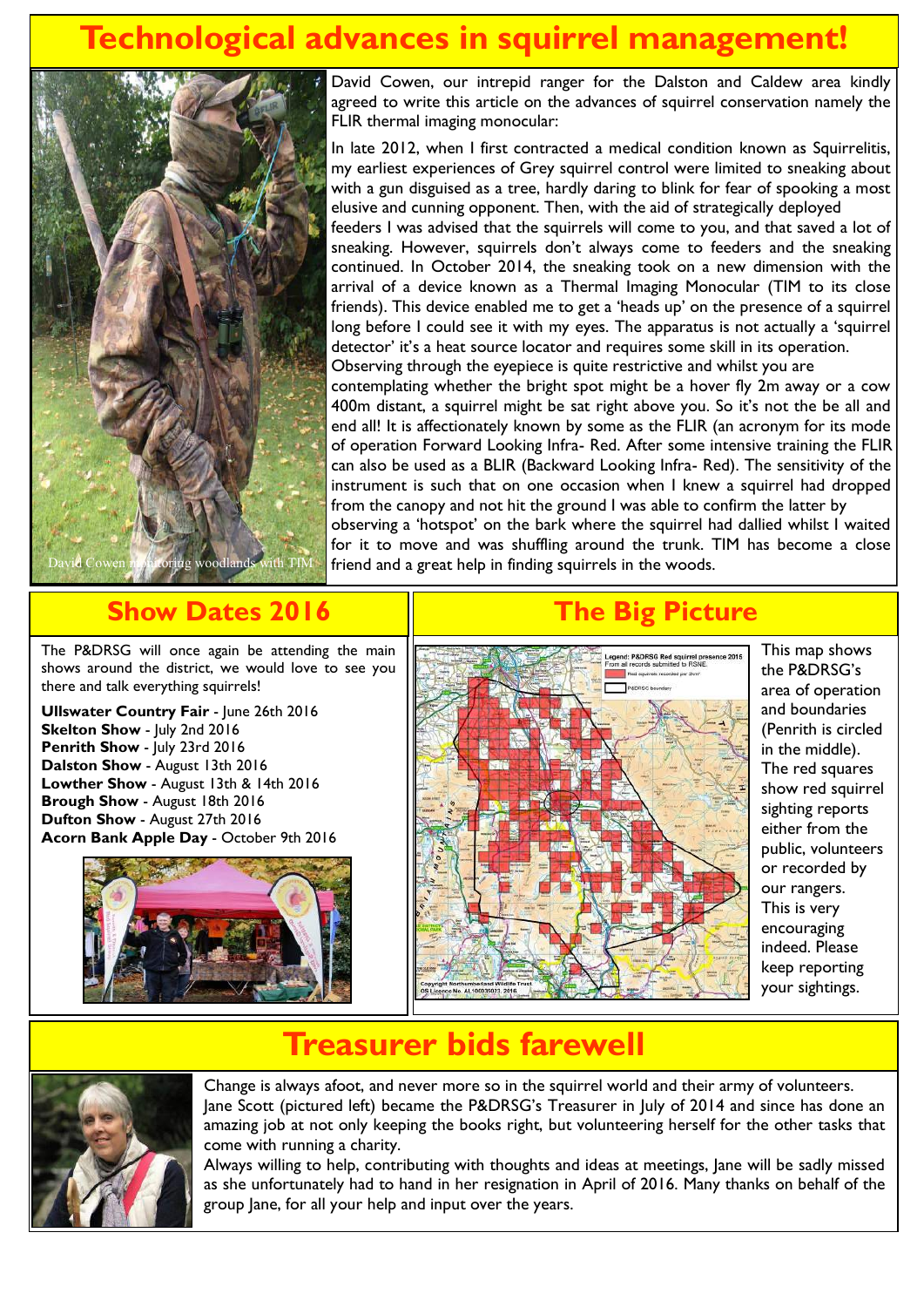### **Artist Residency at Acorn Bank**



Julie Bailey recently had the great privilege of spending a day with artist Freya Pocklington who has been awarded the 2016 Dorothy Una Ratcliffe, artist in residency fellowship at Acorn Bank which is part of a larger programme of activities across National Trust properties that celebrate the legacy of Beatrix Potter marking the 150th anniversary of her birth in 1866.

Often working on a large scale, Freya's drawings combine layered ink and pastel to give them a distinctly painterly finish. She depicts largely female characters set against fantastic and domestic backdrops. She re-contextualises her characters and will be creating a new series of drawings during her three month residency. Freya has been seeking out contemporaries of Beatrix Potter, recording conversations with them which will hopefully inspire future generations as well as being a digital archive of this time. She will be drawing and making animations about the women she meets and the animals they are so passionate about which will form a physical archive and which will be accumulated into an exhibition over

summer at Acorn Bank and other venues. Freya grew up in the South Lakes and studied her BA in Drawing and Painting at Edinburgh College of Art (2006) and an MA in Drawing at UAL (2009).

Her work is held in collections such as The British Museum, The Royal Scottish Academy, Victoria and Albert Museum, Glasgow Airport, Chichester Cathedral, West Dean College and The National Open Art. She has exhibited at The Jerwood Drawing Prize, James Freeman Gallery, Breese Little, Mall Galleries, Sluice Art Fair, Moorwood Art, The Art Shop and Chapel in Wales, Somerset House and many others. Residencies include an Arts Council Funded project in Portugal, The Royal Scottish Academy John Kinross scholarship to Italy, Chichester Cathedral, Somerset House for NOA, West Dean College, The Florence Trust Studios in London and presently at Acorn Bank National Trust property in Cumbria. Her work has been featured in Elephant Magazine, BBC online, Art Daily, The Week, Wall Street International Magazine, Country Life and Printmaking Today.

### **Road Safety**

We have had some new, larger (A1 size) road signs made for the Rangers to locate on their patch. They are also available to purchase from the group at the princely sum of £5.

There is also a larger triangular 'Slow Down - Red Squirrels' sign available at the cost of £30.

If you are interested in purchasing or would like to find out more information on them please contact Julie Bailey Tel. 07788 264571.



### **Ways You Can Help P&DRSG**

#### **You can help us by:-**

- **Making a donation and/or becoming a member**
- **Volunteering to monitor squirrel numbers**
- **Promptly reporting sightings of grey squirrels or sickly reds to group contacts – list on last page**
- **Reporting grey kills by you or others in or outside of this group, with date, location etc.**
- **Recruiting new members and corporate sponsors**
- **Promoting the view that red squirrel conservation is predominantly about grey squirrel control**
- **Organising a fund raising event – coffee mornings, garden open days, selling quiz or raffle tickets etc.**
- **Host or find hosts for our charity collection boxes**
- **Raise awareness locally – schools, organisations, parish councils / magazines etc. & talks to groups**

### **Would Your Group Like A Red Squirrel Talk?**

Volunteers Trish Mansbridge & Emma Tapp are waiting to hear from schools and groups who would like a talk on red squirrel conservation.

Our PowerPoint presentation slide show outlines the plight of the red squirrel, gives a brief history, distribution, facts, explains who and what is involved with their conservation and what can be done. If you would like to find out more please

contact Trish via email - [trish.mansbridge@gmail.com](mailto:trish.mansbridge@gmail.com)



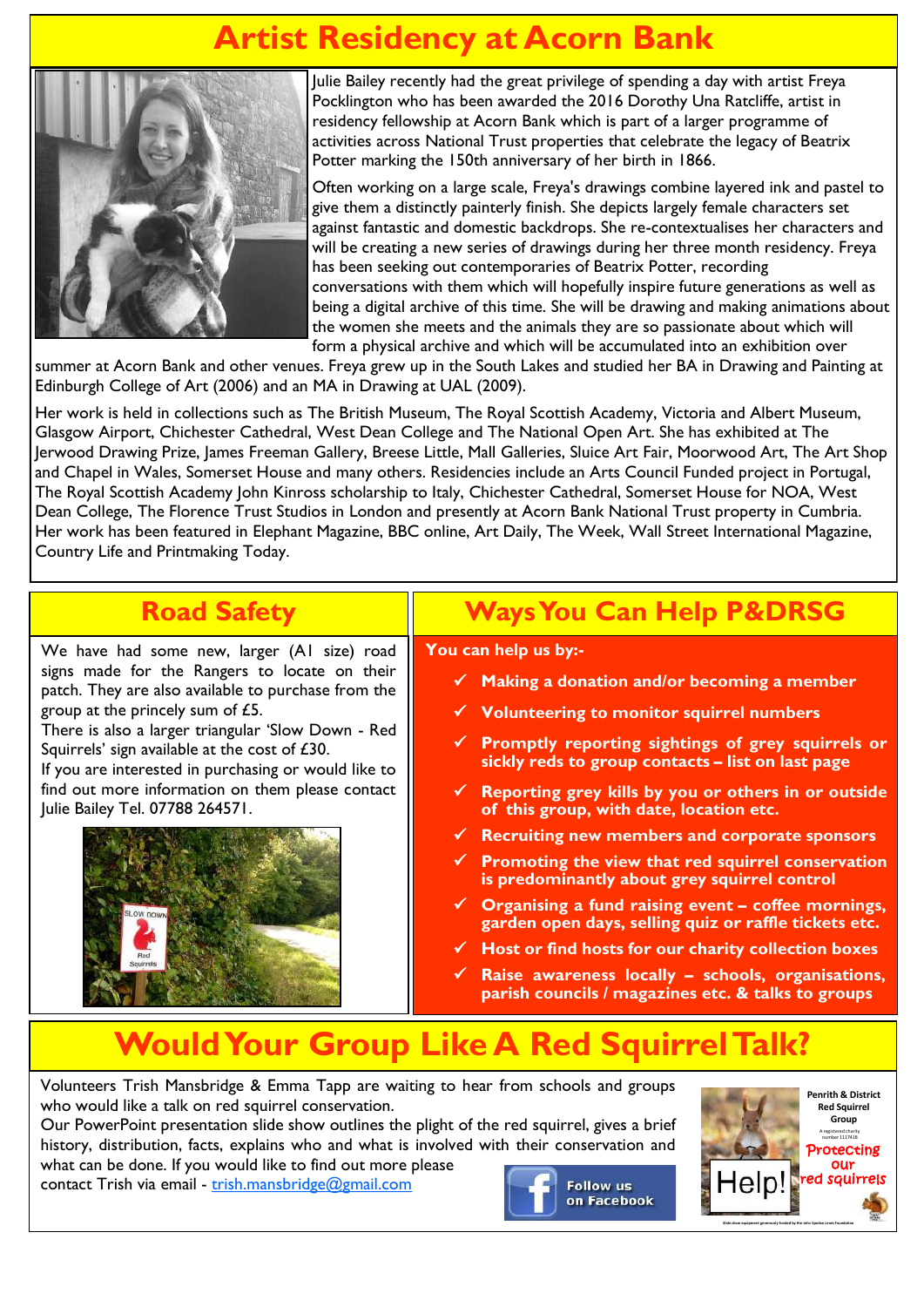### **Individual or Family Membership**

Membership is the life blood of any organisation and we are no exception. Please sign up and become a member today!

All memberships are for the calendar year but are payable at any time. Members who join later in the year and wish to pay by cash/ cheque are invited to make a pro rata adjustment to take in membership for the following year. For example a family taking out membership in June 2016 may wish to pay £45 for it to run until the end of 2017.

A plea to all members - Please consider paying your subscription by standing order - Ideally by a 'monthly' standing order, as it smoothes out our cash flow, though of course an 'annual' standing order still does away with the expense of sending renewal letters.

#### **Membership as a Major or Corporate Sponsor**



This scheme is simply for those who wish to give more than our standard membership, whether they are private individuals, landowners or businesses. Starting from as little as **£10.00 per month,** all payments should be tax deductible, as charitable donations or set against our invoice for advertising / services rendered etc.

Your regular standing order payments will not only allow us to budget our commitments but will also provide you with valuable marketing opportunities. You can use our corporate sponsor logo on your literature and have a links to/from our website. What an opportunity for you to show your clients and customers that you not only care but are prepared to do something about it.

| Penrith & District Red Squirrel Group<br><b>Membership Form</b>                                                                                                                                                                                                                                                                                                                                                                                                                                               |            |                                                                                            |  |  |  |  |  |  |
|---------------------------------------------------------------------------------------------------------------------------------------------------------------------------------------------------------------------------------------------------------------------------------------------------------------------------------------------------------------------------------------------------------------------------------------------------------------------------------------------------------------|------------|--------------------------------------------------------------------------------------------|--|--|--|--|--|--|
| Membership is for the calendar year, payable at any time - Please tick the appropriate membership level or feel free to enter a higher amount<br>should you wish to increase your subscription by including a donation or pro rata it, to take in the following year                                                                                                                                                                                                                                          |            |                                                                                            |  |  |  |  |  |  |
| Individual Membership £20                                                                                                                                                                                                                                                                                                                                                                                                                                                                                     |            | or £ pro rata adjusted / including donation<br>By Cash/Cheque                              |  |  |  |  |  |  |
|                                                                                                                                                                                                                                                                                                                                                                                                                                                                                                               |            | By Annual Standing Order or £ pro rata adjusted / including donation                       |  |  |  |  |  |  |
|                                                                                                                                                                                                                                                                                                                                                                                                                                                                                                               |            | $\mathbf{f5}$<br>By Monthly Standing Order<br>$f(0)$ Other $f$                             |  |  |  |  |  |  |
| <b>Family Membership</b><br>£30                                                                                                                                                                                                                                                                                                                                                                                                                                                                               |            | or £ pro rata adjusted / including donation<br>By Cash/Cheque                              |  |  |  |  |  |  |
|                                                                                                                                                                                                                                                                                                                                                                                                                                                                                                               |            | By Annual Standing Order or £ pro rata adjusted / including donation                       |  |  |  |  |  |  |
|                                                                                                                                                                                                                                                                                                                                                                                                                                                                                                               |            | $\mathbf{f5}$<br>$\mathbf{L}$ 10 Other $\mathbf{L}$<br>By Monthly Standing Order           |  |  |  |  |  |  |
| <b>Membership as a Major or Corporate Sponsor</b><br>Please GiftAid your membership - Only applicable to individuals and the self employed. Companies make payments 'pre-tax'                                                                                                                                                                                                                                                                                                                                 |            |                                                                                            |  |  |  |  |  |  |
| <b>Sponsor Bronze</b>                                                                                                                                                                                                                                                                                                                                                                                                                                                                                         | £10 month  | If none of the options shown left are appropriate, please indicate your level of payments; |  |  |  |  |  |  |
| <b>Sponsor Silver</b>                                                                                                                                                                                                                                                                                                                                                                                                                                                                                         | £25 month  | I will pay <i>£</i> by standing order<br>Monthly<br>Annually                               |  |  |  |  |  |  |
| <b>Sponsor Gold</b>                                                                                                                                                                                                                                                                                                                                                                                                                                                                                           | £50 month  | I will pay you the amount indicated left by standing order<br>Annually                     |  |  |  |  |  |  |
| Sponsor Platinum £100 month                                                                                                                                                                                                                                                                                                                                                                                                                                                                                   |            | I will pay you the amount indicated left on invoice, Monthly<br>Annually                   |  |  |  |  |  |  |
| <b>Sponsor Patron</b>                                                                                                                                                                                                                                                                                                                                                                                                                                                                                         | £250 month | I will pay you $E$ on invoice<br>Monthly<br>Annually                                       |  |  |  |  |  |  |
|                                                                                                                                                                                                                                                                                                                                                                                                                                                                                                               |            |                                                                                            |  |  |  |  |  |  |
|                                                                                                                                                                                                                                                                                                                                                                                                                                                                                                               |            |                                                                                            |  |  |  |  |  |  |
|                                                                                                                                                                                                                                                                                                                                                                                                                                                                                                               |            |                                                                                            |  |  |  |  |  |  |
| Postcode: $\ldots$ $\ldots$ $\ldots$                                                                                                                                                                                                                                                                                                                                                                                                                                                                          |            |                                                                                            |  |  |  |  |  |  |
|                                                                                                                                                                                                                                                                                                                                                                                                                                                                                                               |            |                                                                                            |  |  |  |  |  |  |
| Please tick this box if you wish P&DRSG to claim GiftAid on your donation. If you are a UK income or capital gains tax payer GiftAid allows us to<br>claim back the tax (currently 25p for every £1) on all of your donations.<br>Please note the total reclaimed tax (on this or any other donations to charities or CASC's) must not exceed the amount of tax you pay in the current tax year.<br>Please return this form to: Penrith & District Red Squirrel Group. Woodside, Armathwaite, Cumbria CA4 9SX |            |                                                                                            |  |  |  |  |  |  |